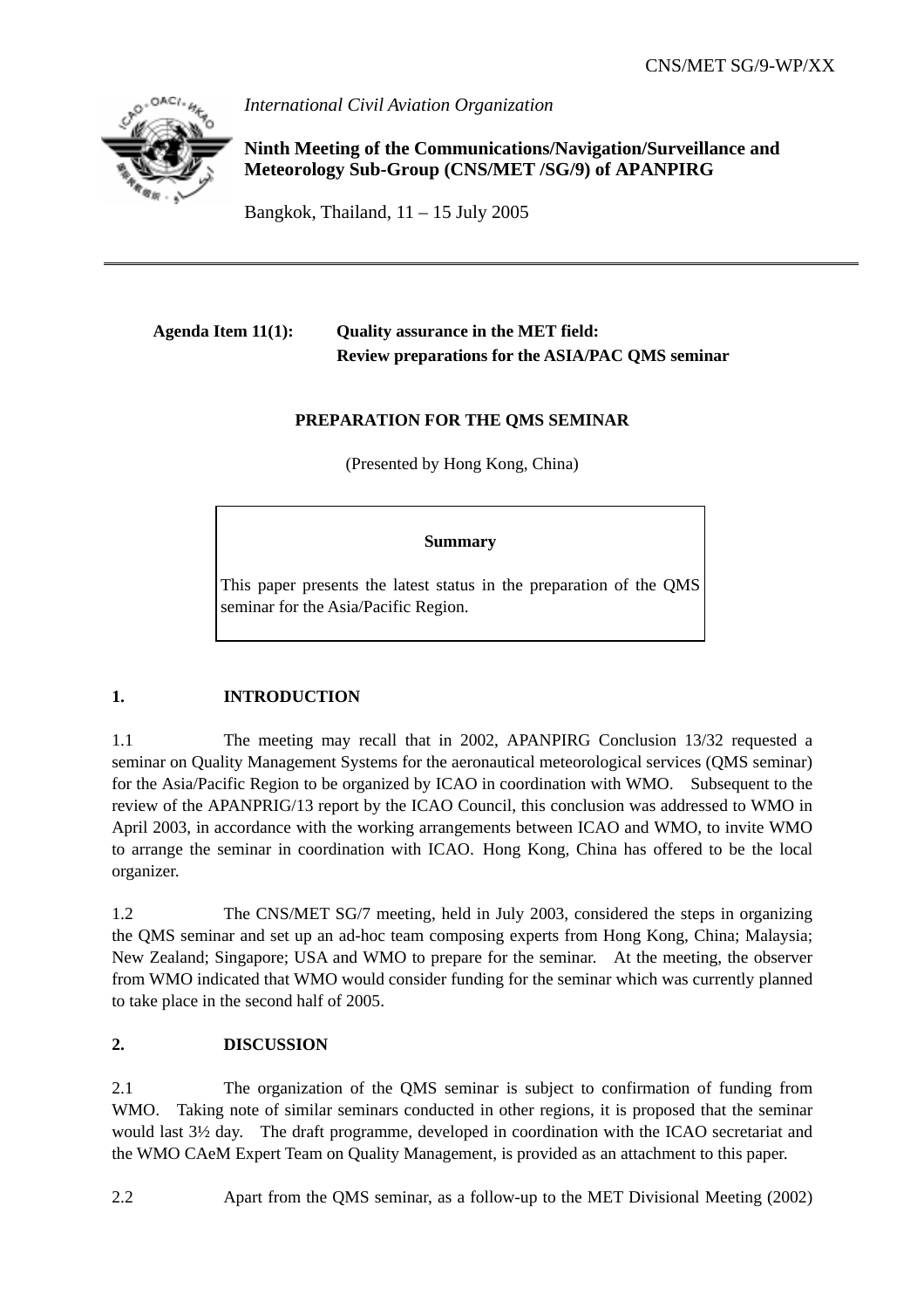Recommendation 4/3, Hong Kong, China provided an expert to serve as the ICAO consultant to draft the guidance material on quality management systems. A draft Manual on Quality Management was completed in December 2004. The draft has subsequently been reviewed and commented by WMO.

#### **3. ACTION BY THE MEETING**

3.1 The meeting is invited to note the information provided in this paper and provide comments on the draft programme in the attachment.